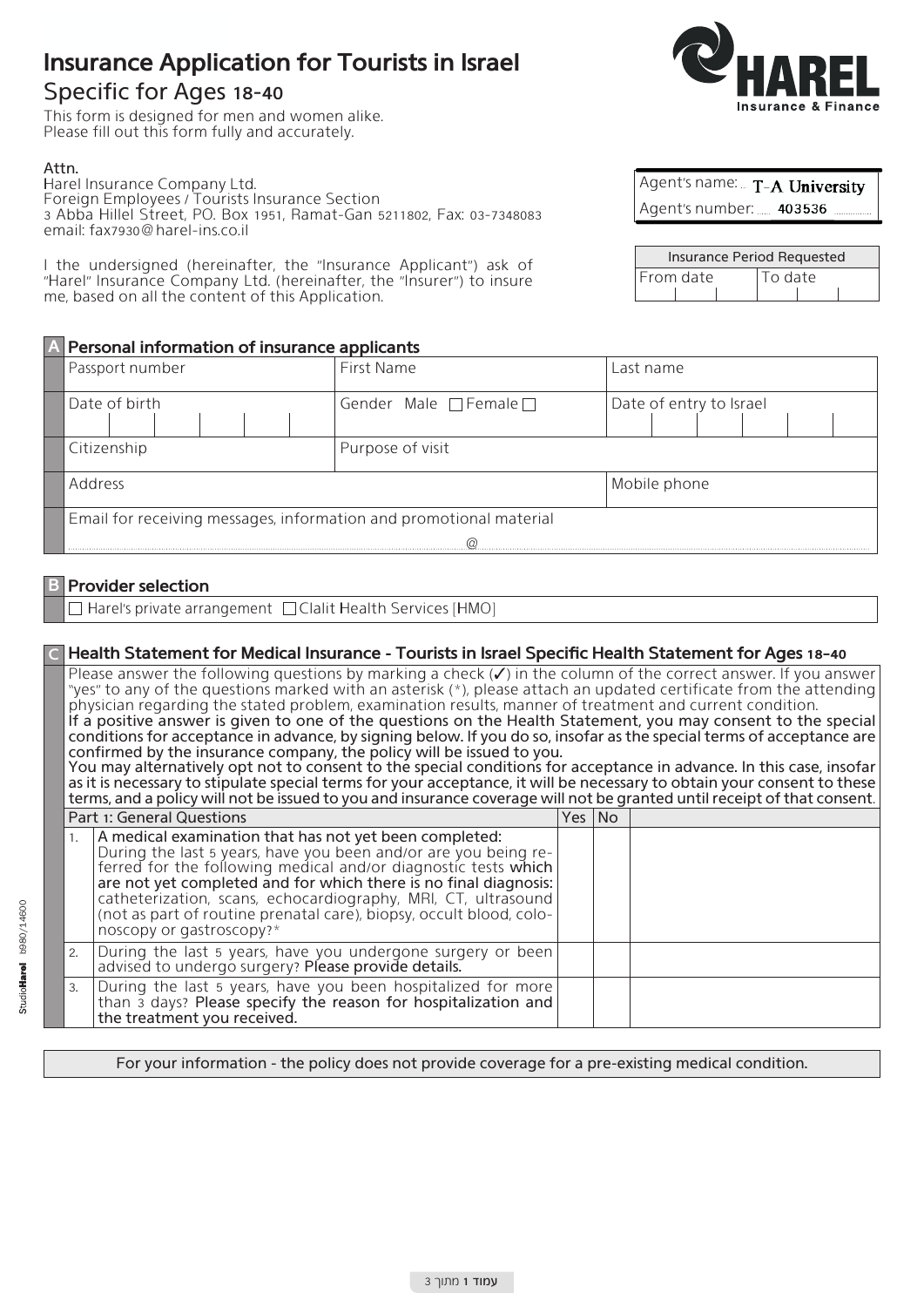|      | Health Statement for Medical Insurance - Tourists in Israel Specific Health Statement for Ages 18-40                                                                                                                                                             |                                                                                                                                                                                    |  |  |  |  |
|------|------------------------------------------------------------------------------------------------------------------------------------------------------------------------------------------------------------------------------------------------------------------|------------------------------------------------------------------------------------------------------------------------------------------------------------------------------------|--|--|--|--|
|      | Part 2: Have you been diagnosed with an illness, symptom, and/or disorder related to one or more of the issues<br>specified below:                                                                                                                               |                                                                                                                                                                                    |  |  |  |  |
| 1.   | $\square$ Nervous system* $\square$ Epilepsy* $\square$ Multiple sclerosis* $\square$ Muscular dystrophy or another degenerative disease*                                                                                                                        | By signing, I agree in advance that I<br>will not be covered for any insurance<br>event related to the problem of<br>the nervous system declared in this<br>question. <sub>a</sub> |  |  |  |  |
| 2.   | Eyes and vision:<br>$\Box$ Impaired vision (lens number above 7 only)<br>$\Box$ Retinal detachment<br>$\Box$ Keratoconus<br>$\Box$ Blindness                                                                                                                     | By signing, I agree in advance that I<br>will not be covered for any insurance<br>event related to the eye or vision<br>problem declared in this question.                         |  |  |  |  |
| 3.   | Heart diseases:<br>$\Box$ Arrhythmia $\Box$ Cardiac defects $\Box$ Heart failure*<br>$\Box$ Cardiomyopathy*<br>Vascular:<br>$\Box$ Mitral $\Box$ Pulmonary $\Box$ Aortic $\Box$ Tricuspid                                                                        | By signing, I agree in advance that I<br>will not be covered for any insurance<br>event related to the heart problem<br>declared in this question.                                 |  |  |  |  |
| 4.   | Diabetes or a recommendation to take medication during<br>the last 10 years                                                                                                                                                                                      | By signing, I agree in advance that I<br>will not be covered for any insurance<br>event related to diabetes.                                                                       |  |  |  |  |
| 5.   | The thyroid gland: $\Box$ Hypothyroidism $\Box$ Hyperthyroidism<br>$\Box$ Benign tumor in gland $\Box'$ Malignant (cancerous) tumor<br>in gland $*$                                                                                                              | By signing, I agree in advance that I<br>will not be covered for any insurance<br>event related to the thyroid gland.<br>Signature <u>Land Communication and Communication</u>     |  |  |  |  |
| 6.   | $\Box$ Asthma $\Box$ Tuberculosis $\Box$ COPD (chronic obstructive<br>pulmonary disease)*                                                                                                                                                                        | By signing, I agree in advance that I<br>will not be covered for any insurance<br>event related to the the lung problem<br>declared in this question.                              |  |  |  |  |
| 7.   | <b>Digestive system:</b> $\Box$ Crohn's disease $\Box$ Colitis $\Box$ Gall stones $\Box$ Liver disease* $\Box$ Hepatitis B* $\Box$ Hepatitis C*<br>$\Box$ Hemorrhoids $\Box$ Fisura -<br>Have you undergone surgery $\Box$ no $\Box$ yes<br>$\Box$ no $\Box$ yes | By signing, I agree in advance that I<br>will not be covered for any insurance<br>event related to the digestive system<br>problem declared in this question.                      |  |  |  |  |
| 8.   | Hernia: Location of hernia: Ddiaphragm Dumbilicus<br>$\Box$ right groin $\Box$ left groin                                                                                                                                                                        |                                                                                                                                                                                    |  |  |  |  |
| 9.   | AIDS and/or HIV carrier*                                                                                                                                                                                                                                         |                                                                                                                                                                                    |  |  |  |  |
|      | 10. $\vert$ Lupus*<br>$11.$ FMF*                                                                                                                                                                                                                                 | By signing, I agree in advance that I<br>will not be covered for any insurance<br>event related to FMF.                                                                            |  |  |  |  |
| 12.  | Kidney diseases:<br>$\Box$ Kidney stones $\Box$ Polycystic kidneys* $\Box$ Renal failure*<br>$\Box$ Kidney cysts* $\Box$ Nephrotic syndrome*<br>$\Box$ Other kidney disease*                                                                                     | By signing, I agree in advance that I<br>will not be covered for any insurance<br>event related to the kidneys.                                                                    |  |  |  |  |
| 13.1 | Orthopedic problems:<br>Bulging or herniated disk: $\Box$ cervical spine $\Box$ thoracic spine<br>$\Box$ Iumbar spine<br><b>Joints:</b> $\Box$ right knee $\Box$ left knee $\Box$ right shoulder<br>$\Box$ left shoulder                                         | By signing, I agree in advance that I<br>will not be covered for any insurance<br>event related to the orthopedic<br>problem declared in this question.                            |  |  |  |  |
|      | 14. Syphilis*                                                                                                                                                                                                                                                    | By signing, I agree in advance<br>that I will not be covered for any<br>insurance event related to syphilis.                                                                       |  |  |  |  |
| 15.  | Malignant tumors / Malignant diseases (cancer) *                                                                                                                                                                                                                 | By signing, I agree in advance that I<br>will not be covered for any insurance<br>event related to cancer of the<br>type.                                                          |  |  |  |  |
| 16.  | For women:<br>$\square$ Benign breast tumors $\square$ Benign ovarian tumors<br>$\Box$ Uterine fibroids $\Box$ Cervical diseases (CIN)*<br>$\Box$ Breast augmentation surgery                                                                                    | By signing, I agree in advance that I<br>will not be covered for<br>any insurance event related to the<br>problem declared in this question.                                       |  |  |  |  |